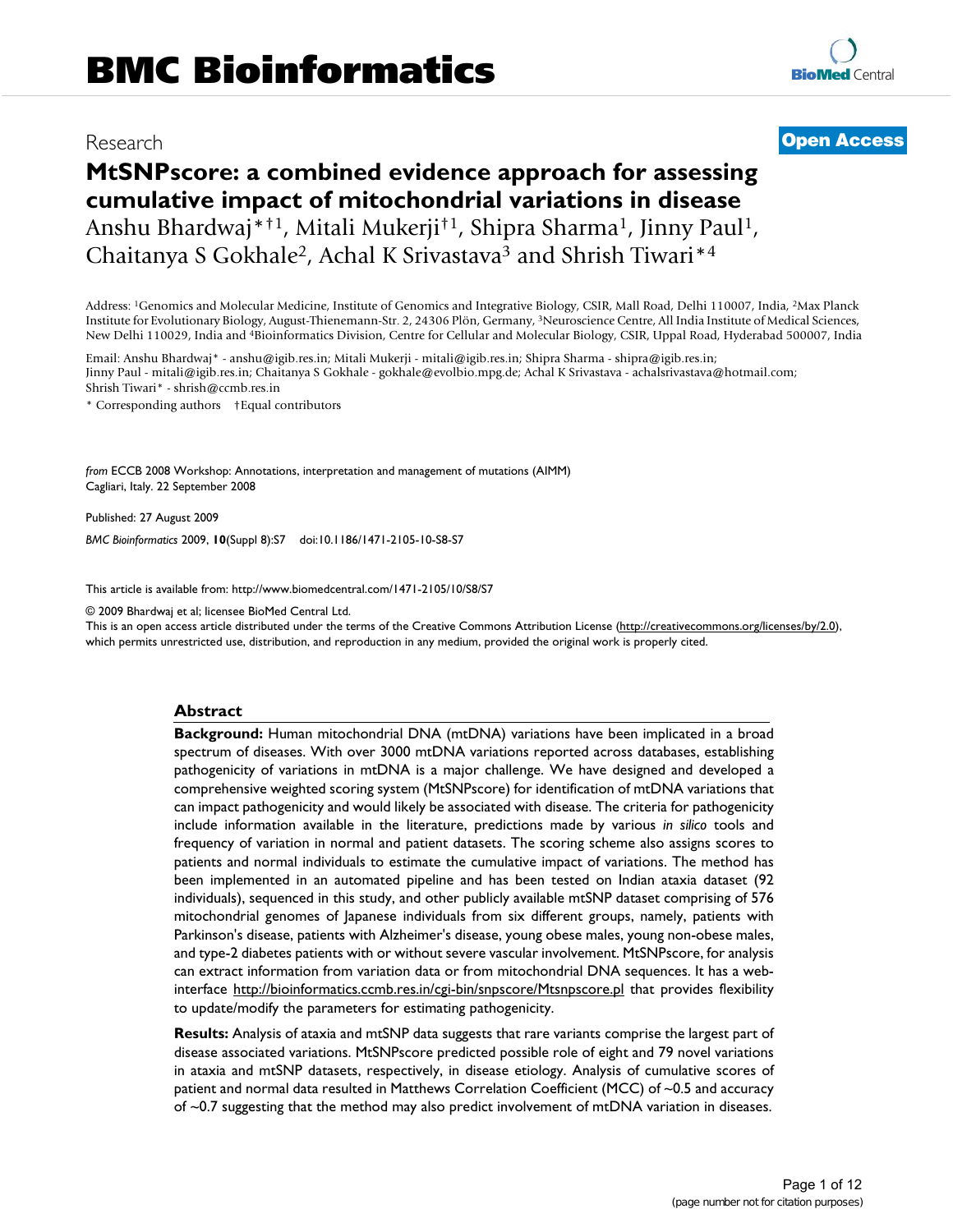**Conclusion:** We have developed a novel and comprehensive method for evaluation of mitochondrial variation and their involvement in disease. Our method has the most comprehensive set of parameters to assess mtDNA variations and overcomes the undesired bias generated as a result of better-studied diseases and genes. These variations can be prioritized for functional assays to confirm their pathogenic status.

# **Background**<br>Mitochondria

are the primary energy-generating organelles in eukaryotes possessing the oxidative phosphorylation system (OXPHOS) comprised of five protein complexes. While the majority of the protein subunits of these complexes are nuclear encoded a set of 13 protein subunits as well as 2 rRNAs and 22 tRNAs are encoded in human mitochondrial DNA (mtDNA) [1]. These form the essential structural and functional components of complexes I, III, and IV of the electron transport chain and of complex V (ATP synthase). Besides, mitochondria are also involved in other processes like intracellular signalling, apoptosis and intermediary metabolism [2].

Mitochondrial dysfunction leading to disease phenotypes with diverse and over-lapping symptoms as well as multiorgan involvement is being increasingly reported. These result from mutations in mtDNA or nuclear genes and in a majority of cases typically have cardiac and neurological manifestations [3-5]. Heritability of mitochondrial diseases is highly variable – ranging from maternal, to Mendelian to a combination of the two [2]. The presence of both heteroplasmic and homoplasmic mtDNA along with extensive basal polymorphisms of the mitochondrial genome (over 3000 variations are reported across databases like OMIM [6], MitoMap [7] and mtDB [8]) further complicate the genetic analysis of mtDNA diseases.

Establishing pathogenicity of a sequence change in mtDNA or identifying causal/functional polymorphisms from this huge diversity remains a major challenge despite many attempts in this direction [9]. For instance, the canonical criteria for pathogenic mtDNA point mutations proposed by DiMauro and Schon [10] is limited by its dependence on the presence of heteroplasmy, a feature which is not universal for pathogenicity [9]. Efforts toward determining pathogenicity for the tRNA [11] and Complex I genes [9], using various criteria are still insufficient for classification of a large proportion of reported mutations or to predict their impact on phenotype and fitness [10].

There is growing body of evidence that mitochondrial dysfunction plays a crucial role in the pathogenesis of or influences the risk of diseases, such as Alzheimer's, Parkinson's, cardiovascular disease including cardiomyopathy, etc [3,4,12]. But the exact role and involvement of mtDNA mutations in causing these diseases is unclear and debatable [13,14]. This prompted us to develop a comprehensive method for assessing pathogenic impact of mtDNA variations. This novel method, MtSNPscore, identifies and scores disease associated mtDNA variations by filtering out polymorphic sites and sites with no reported or predicted functional role. It also provides a cumulative score for the entire mitochondrial genome in the patient and normal individual. Thus it allows prioritization of variations which could significantly impact function as well as predicts through cumulative analysis whether mitochondrial associated pathogenesis could be implicated in a diseased individual.

This method has been tested on variations in 92 sporadic ataxia patients whose mtDNA was sequenced in this study. Ataxia is a central nervous system (CNS) manifestation etiologically characterized by heterogeneous symptoms e.g. myoclonus or action tremor, sensory loss, pyramidal signs, etc. This disorder is generally associated with varying length of repeat expansion in the nuclear genome. However, in most populations nearly 50% of the cases of ataxia are sporadic and are not associated with repeat expansion. In one of the autosomal recessive ataxias, Friedreich's ataxia, involvement of the frataxin gene encoding a mitochondrial protein has been demonstrated. This suggests that mitochondria may have an important role in the etiology of ataxia [15]. These sporadic cases provide an ideal test set for exploring the role of mitochondrial variation in ataxia. Involvement of trinucleotide repeat expansion in all the known ataxia genes was excluded in the studied individuals.

We also analyzed mtSNP data comprising of 576 mitochondrial genomes of Japanese individuals from six different groups, namely, patients with Parkinson's disease, Alzheimer's disease, young obese males, young non-obese (thin) males, and type-2 diabetes patients with or without severe vascular involvement and 96 Japanese centenarians as controls [16].

#### **Results and discussion**

#### *Identification and integration of pathogenicity parameters for scoring mtDNA variations*

The MtSNPscore pipeline [Figure 1] starts with extraction of single base changes from mitochondrial DNA sequences. We have used the Revised Cambridge Refer-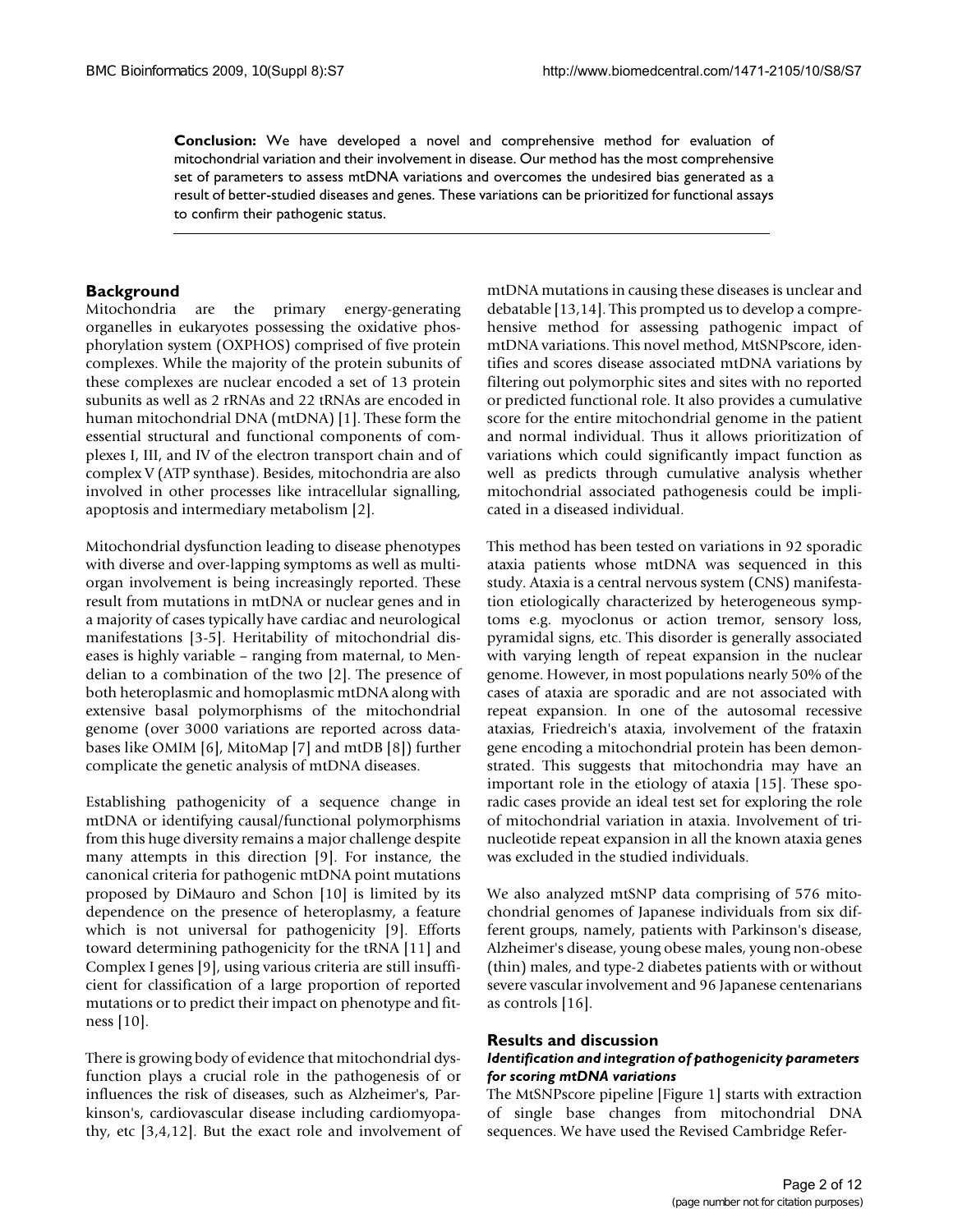

#### **Figure 1**

**Flowchart describing the method (designed and implemented in this study) – displays summary of Weighted Scores (WS)**. The flowchart depicts that input can either be variation or sequence data. In case sequence data is provided, it is converted to variation data. Although the variation data is generated by comparison with rCRS, the most common normal base is used to compare the frequency of the variation in patients and normal individuals. The variation is scanned for reported or predicted functional impact only if its frequency is higher in patients or the variation is absent in the normal individuals. Each variation is tested for its reported or predicted functional impact based on its genomic context (in protein coding genes/tRNA/ rRNA, etc). A Weighted Score is assigned to each variation based on the information obtained from literature and the *in silico*  prediction tools (scores shown in pink boxes). As seen in the inset, the scoring scheme is conceptually driven following the Central Dogma and the scores range from 1 to 10, where a more deleterious variation gets a higher score. The parameters and scores are implemented in a flexible manner to ensure their easy modification and updation with the advent of new information.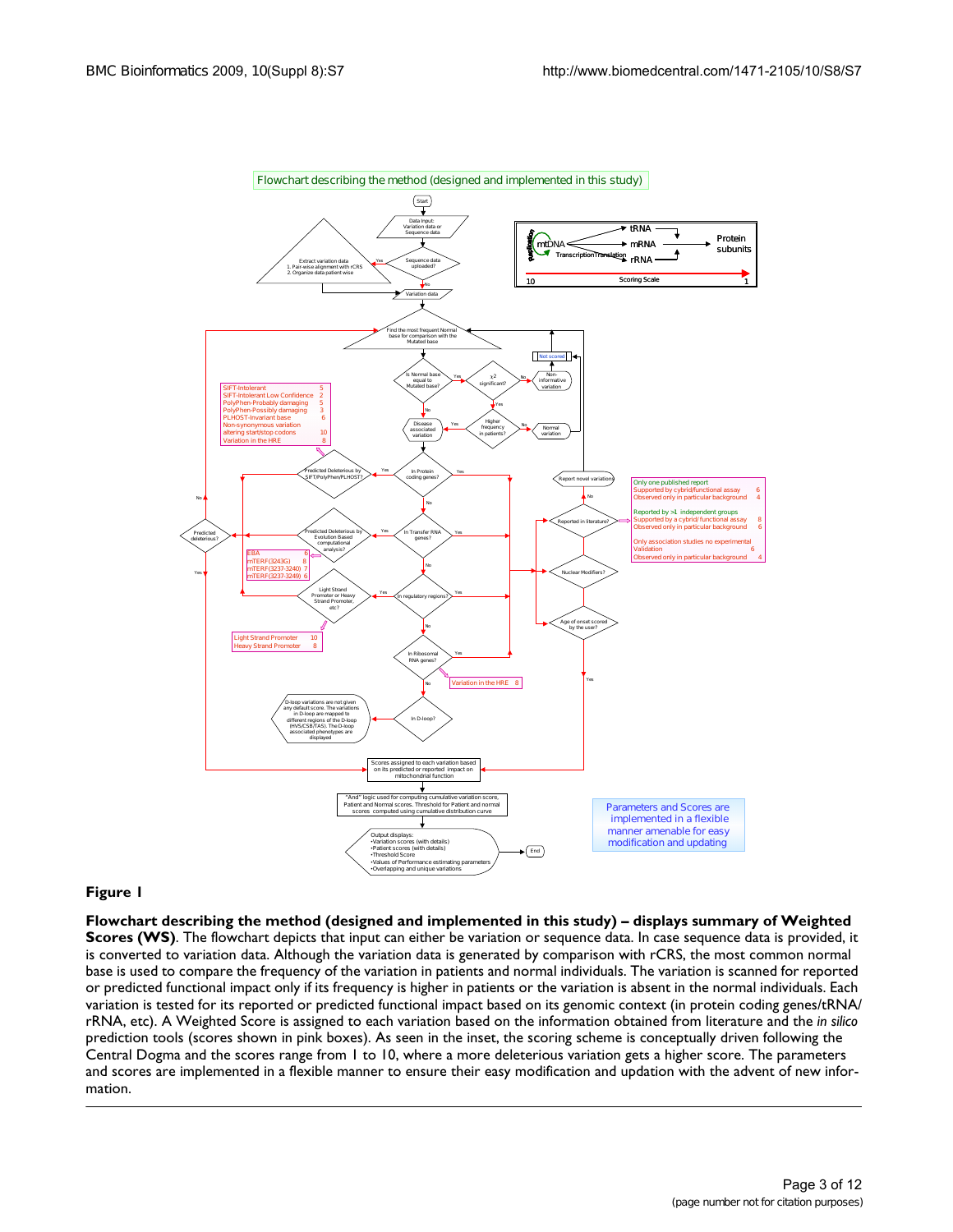ence Sequence (rCRS- GenBank: [AC\\_000021](http://www.ncbi.nih.gov/entrez/query.fcgi?db=Nucleotide&cmd=search&term=AC_000021), gi: 115315570) as the reference sequence for this purpose. A variation is scored for pathogenicity only if it is unique to patients or its frequency is significantly higher in patients compared to normal individuals. Each variation is assigned a Weighted Score (WS) based on its predicted/ reported functional impact. The scoring scheme is conceptually based on the central dogma. Since mitochondrial depletion has been reported in many diseases, the factors that regulate mtDNA replication are thus given the highest scores. Further, the absence of protein subunits has also been implicated in various mitochondrial diseases and hence transcription initiation and regulatory sites are also given high scores. Changes at conserved sites in the members of the translation machinery (tRNAs and rRNAs) are expected to be deleterious and are scored depending on their conservation and implication in diseases based on literature survey and through computational predictions. Missense mutations are also analyzed for their effect on protein structure/function using various prediction tools (details in Materials and methods).

# *Validation of* **in silico** *prediction tools incorporated in MtSNPscore*

Four *in silico* prediction methods have been incorporated in our scoring scheme to assess variations for their functional significance and possible role in disease etiology. The efficacy of these methods was tested using a dataset of "reported pathogenic mutations" from OMIM, MitoMap and PubMed. Mutations which fulfilled at least one of the following criteria were included in the analysis-

(a) a reported biochemical effect (for example, lowered activities of the complexes)

(b) is supported by functional studies in cell lines (transmitochondrial cybrids)

(c) have been independently reported in multiple studies

As a first step, we selected mutations from literature. 121 of them which satisfied the above-mentioned criteria were integrated in the pipeline [Additional file 1]. Of these, 52 mutations were in protein-coding genes, 66 in tRNA and three in rRNA genes [Additional file 2].

Mutations in the protein-coding genes were used for testing the predictive power of SIFT [17], PolyPhen [18], PHD-SNP [19] and PLHOST [20]). Excluding mutations leading to six stop codons and three INDELs the remaining 43 mutations were tested by the four methods.

All the mutations were predicted to be deleterious/intolerant/disease-associated by at least one of the prediction methods, 30 by two, 16 by three and two mutations by all

the four methods [Additional file 3 and Additional file 4]. Pathogenic mutations in the tRNA genes analyzed using the compensatory co-evolution method [21] predicted 54 out of the 66 reported tRNA gene mutations to be deleterious. Of the remaining 12 mutations in tRNA genes, majority were in the loop region and were not predicted to be deleterious by this method [Additional file 3]. Taking the above observations into consideration, we integrated all of these tools into our pipeline to comprehensively assess the functional impact of novel mutations.

# *Frequency difference is not an effective parameter to associate variations in mitochondria to diseases or phenotypes*

Amongst all the variations, those which had relatively higher weighted score and hence predicted to be potentially deleterious were designated as prioritized variation in ataxia and mtSNP. We observed these variations in 28 of the 37 mitochondrial genes in both the data sets [Figure 2]. A majority of these were in tRNA genes which are also reported hot spots in many mitochondrial diseases.

Comparison of all observed variations in normal and patient datasets show that almost half of these variations occur with high frequency in patients [Figure 3], whereas a much smaller fraction is predicted to be potentially deleterious. Thus, frequency difference does not seem to be a sole determinant for disease association. A large number of variations when analysed in the pipeline seem to be inconsequential as determined by the weighted scores. We discuss these observations in seven datasets – Ataxia and six mtSNP phenotypes [Figure 4].

# *Ataxia data analysis*

We compared entire mitochondrial genome sequences from 92 ataxia patients against a control dataset comprised of 92 sequences from Indian population retrieved from mtDB [8]. Variations were observed at 324 positions across the mitochondrial genome in these ataxia patients. Some of the variations were common and present in equal frequencies in normal individuals and patients and some (197) were observed at a higher frequency in ataxia cases. Even though more that 50% of the variations were observed at high frequency in the patients, only eight variations gave a WS greater than the threshold value set at 3 [The threshold for WS has been detailed in the methods section]. Amongst these seven (1 – MT-ND3; 1 – MT-ND5; 2 – MT-COX1; 1 – MT-COX3; 2 – MT-ATP6) map to the protein-coding genes and one to the MT-TR gene [Additional file 5]. The T10191C mutation in MT-ND3 is reported to be associated with Complex I deficiency [22,23]. This non-synonymous mutation changes a hydrophilic serine to hydrophobic proline and it is possible that defects in protein-folding may lead to decreased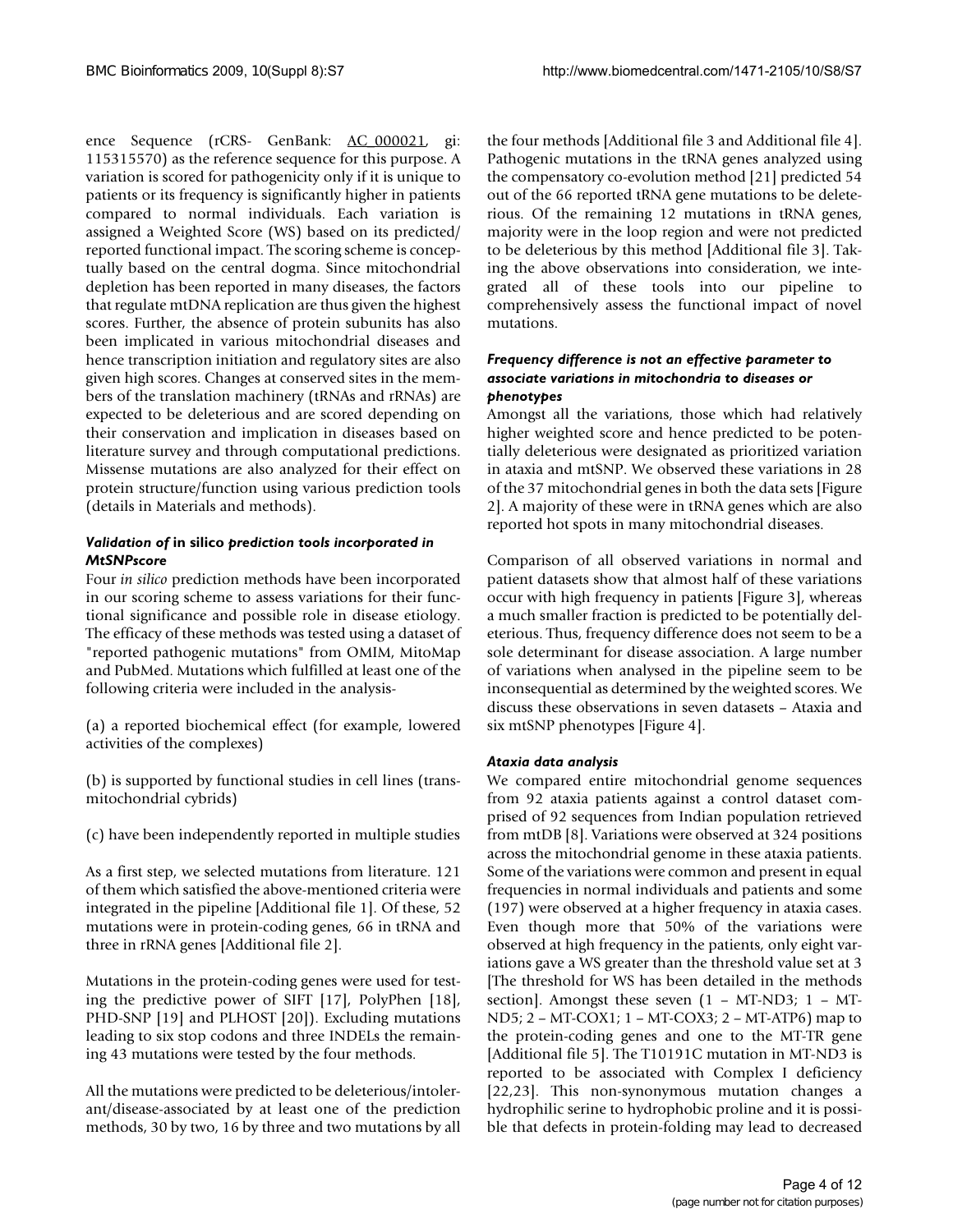

# Figure 2

**Normalized distribution of prioritized variation across mtDNA**. The graph shows a gene-wise comparison of reported (ratioR) and high scoring (ratioP) variations normalized for gene length. It can be seen that there is a bias towards tRNA genes which are also reported hot spots in many mitochondrial diseases.

enzymatic activity. In ataxia, we observed T10191G (the mutant base is G and not C, as reported), which changes serine to alanine, another hydrophobic residue. This variation is absent from the Indian control dataset and is also predicted to be 'Intolerant' by SIFT. This combined information lends credence to the proposed deleterious effect



# **Figure 3**

**Summary of prioritized variation compared to total variation**. Frequency difference does not seem to be a sole determinant for disease association. It can be seen that almost 50% (Yellow) of the total variation (Green) in all the datasets differ in frequency between normal individuals and patients. On the contrary, inclusion of other information prioritized only 3–4% (Red) of the total variation.

of this mutation. Thus, from an initial set of 324 variations we prioritized 8 potentially disease-associated candidates. However, functional assays are required to confirm their pathogenic status.

#### *mtSNP data analysis*

To assess the involvement of mitochondrial mutations in other diseases, we analyzed with our method mtSNP [16] data which consists of entire mitochondrial genome sequences of seven groups from Japanese diseased and healthy population. The Japanese Centenarians were used as control data for the analysis. Our method predicted 3– 4% of the total variations (WS >= 3) as disease associated for each mtSNP group. In Alzheimer's disease (AD), from a total of 529 variations, 17 high-scoring variations were obtained. Similarly, for Parkinson's disease (PD) – 20/ 567, Type 2 diabetes with angiopathy (T2DA) – 21/513, Type 2 diabetes without angiopathy (T2D) – 23/550, obese phenotype (OB) – 19/525 and thin phenotype (TH) – 23/558 were assigned high WSs [Additional file 5; Figure 3; Figure 4]. These high scoring variants are probably disease-associated. Out of the total of 84 putatively pathogenic variants, five have been reported to be disease associated in various studies.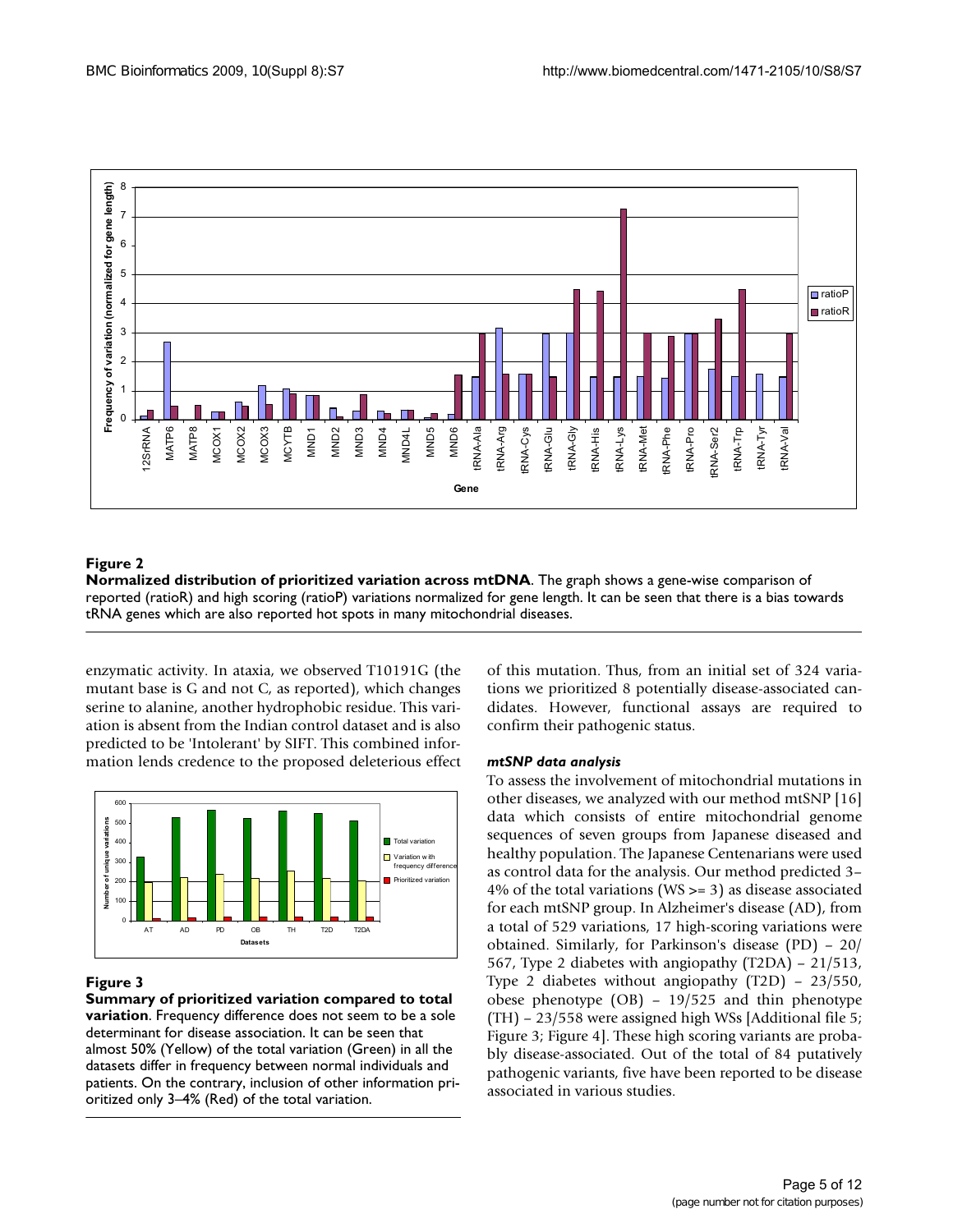

# Summary of results – showing properties of prio **Figure 4** ritized variations in Ataxia and mtSNP groups

**Summary of results – showing properties of prioritized variations in Ataxia and mtSNP groups**. The summary of the output generated by our method for the ataxia patients and mtSNP diseases. As is clear from the graph, some variations are prioritized in more than one dataset but some are unique to the phenotypes, represented as 'overlapping' and 'unique', respectively. Thus, these unique variations are still more potent targets for designing functional assays. All variations prioritized in Ataxia are unique. Further, of the total 92 prioritized variations only 5 have been reported. (Intolerant – Amino acids changes predicted deleterious by SIFT; Possibly/Probably damaging – Amino acids changes predicted deleterious by PolyPhen; Invariant – Present at invariant sites as predicted by PLHOST; Eba – tRNA variations Predicted deleterious by compensatory co-evolution method; AT – Ataxia; AD – Alzheimer's Disease; PD – Parkinson's Disease; T2DA – Type2 Diabetes With Angiopathy; T2D – Type2 Diabetes; OB – Obese; TH – Thin).

We also observed a few overlapping high scoring variations across mtSNP datasets not observed in the centenarians. This suggests the systemic involvement of these mitochondrial variations in diseases or phenotypes [Figure 4]. For instance, 10 out of 17 high scoring variations in Alzheimer's dataset are also scored high in other mtSNP phenotypes indicating a modifier role for these variations. The seven variations not observed in other sets may be unique to Alzheimer's and can be tested for validation in different AD cohorts.

Overall statistics of the mtSNP data are similar to the trends obtained from ataxia subset. From 1275 nonredundant sites which vary in the mitochondrial genome across these datasets our method prioritized 84. Only five of these 84 have been reported to be disease associated in various studies. Thus the remaining 79 high scoring variants distributed across protein-coding (some of which are highly conserved amino acids in mammals), tRNA, 12SrRNA genes and the D-loop can be potential candidates associated with mtSNP phenotypes. Our method is not biased towards prioritizing known mtDNA variations and thus demonstrates that integration of available information with predictions would be helpful in identifying candidates for disease association studies and to some extent overcomes the ascertainment bias resulting from better-studied genes and diseases.

# *Cumulative scoring from entire mtDNA hints at mitochondrial involvement in disease*

MtSNPscore also assigns cumulative scores to patients and normal individuals. This allows assessment of the overall impact of variations. In the case of the Ataxia patients, the score ranges from 1 to 41.2 and from a total of 92 patients, 32 scored more than the threshold score. On the other hand, none of the 92 normal individuals had a score higher than the threshold score. This resulted in an MCC value of 0.46 and accuracy of 0.67. Similar values were computed for the mtSNP datasets where the MCC values range from 0.5 to 0.55 and accuracy from 0.7 to 0.73 [Additional file 6]. This suggests that the approach is useful in differentiating normal from patients and is particularly significant in case of mitochondrial diseases where it is difficult to assess the disease-causing role of mitochondrial variations in the presence of enormous amount of background variations.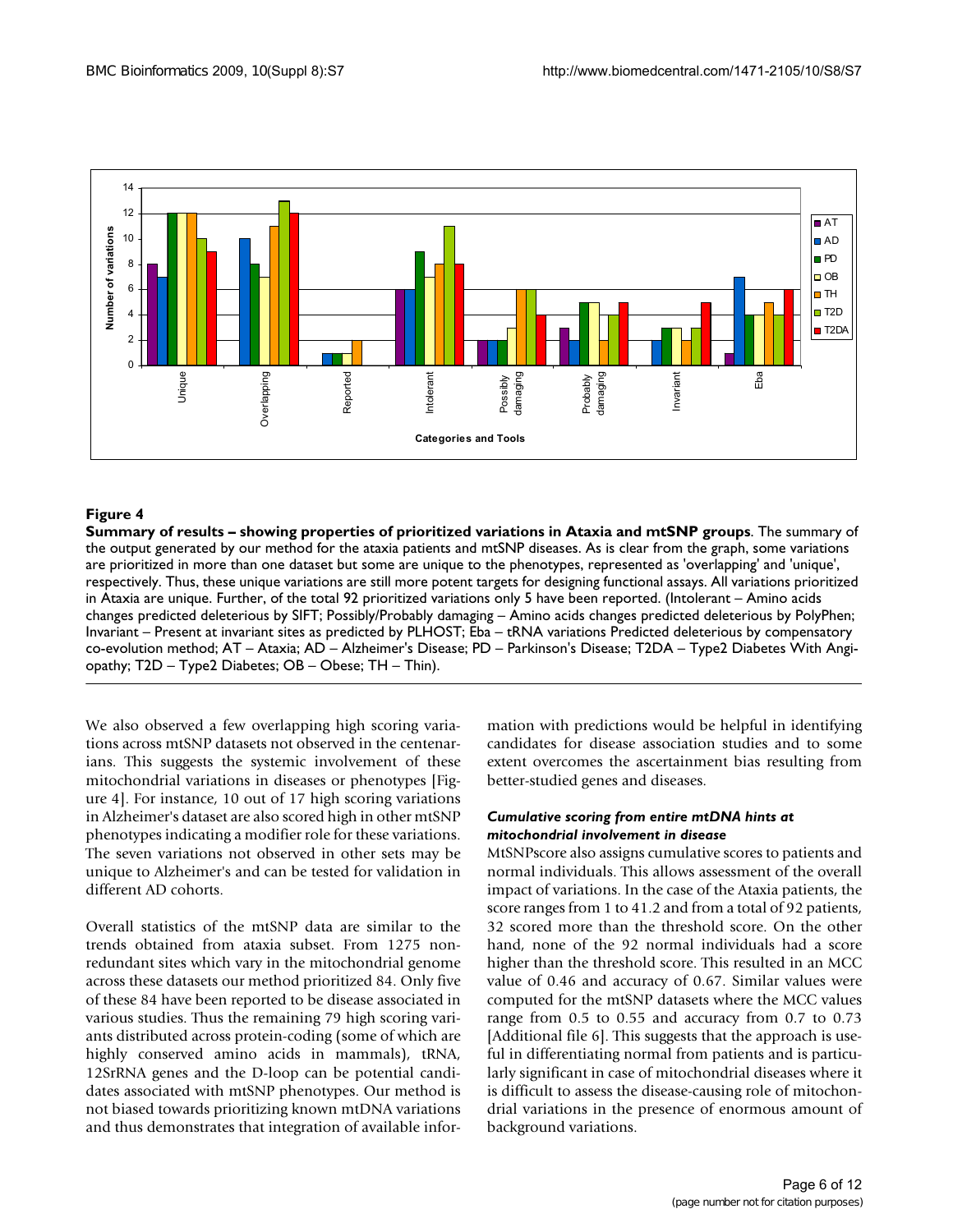#### *Limitations and future strategies*

Our method is an effort to provide a conceptual framework for prioritization of variations in mtDNA to assess their functional involvement in disease phenotypes. We have tested our hypothesis on a limited dataset restricted to a few studies. Mitochondrial variations can be tissue specific or its function could be a consequence of mutations in nuclear DNA, or variability in environment factors. Also, there are various studies wherein mitochondrial variations associated to disease phenotypes are observed only in muscle tissue but not in blood [24]. Therefore any inferences on study of mitochondrial variations from peripheral blood have to be made with caution.

Since the field of mitochondrial genomics has gained considerable importance leading to a surge in sequencing data [25,26] our method is designed in a flexible manner to incorporate any novel changes in the analysis pipeline. We expect that the performance of this method will improve in future updates with the advent of additional literature and a widespread production of standardized genome-wide association data. As a prospect, this can also be enhanced as a systems approach wherein detrimental defects in any one of the genes encoding members of a correlated set of reactions i.e., reactions that always or often function together in metabolic network, can result in similar phenotypic consequences. This approach will further help in understanding the genotype-phenotype relationships and the potential identification of therapeutic targets and strategies for disease treatment [27].

Nuclear modifiers are also known to play an important role in mitochondrial diseases and hence are also accounted for in the scoring scheme. For example, a mutation in the MT-TE (T14709C) is reported to alter an evolutionarily conserved nucleotide in its anti-codon loop (reference in Additional file 1) and is expected to be deleterious. In this context, another study [28] suggests the involvement of nuclear factors in the expression of the phenotype. This indicates that nuclear background is significant while assessing the effect of certain mitochondrial mutations. However, this feature is presently not scored in MtSNPscore. Also, in the present study D-loop mutations were not scored in the datasets and the pipeline only maps and reports the D-loop mutations. Given the enormous heterogeneity in frequency of different variants in this region, it is difficult to assess these variations for disease association. This issue cannot be resolved by comparing allele frequency differences among cases and controls but requires understanding of the world phylogeny of human mtDNA [29]. However, MtSNPscore web server may be easily customized to score D-loop mutations for further analysis.

Our scoring scheme priorities only mtDNA mutations, however, it is important to note that there are 170 nuclearencoded OXPHOS subunits and an estimated 1,500 mitochondrial proteins that are as yet untested. A systematic evaluation of mtDNA and nucleus-encoded mitochondrial genes and an investigation of epistatic interactions between the two genomes will reveal the extent to which mitochondrial defects play a causal role in human disease.

# **Conclusion**

We have developed a novel and comprehensive method to prioritize mtDNA variations for disease association. It is evident from the analysis of sporadic ataxia patients and mtSNP datasets, rare variants comprise a bulk of the highscoring mutations. Our results indicate that common variants in mitochondrial genome are not disease associated as also corroborated by earlier reports [14,30]. Therefore, whole mitochondrial genome sequencing is imperative to evaluate its involvement in a particular disease or phenotype instead of studying the effect of individual variations. Overall, MtSNPscore even in this limited dataset has predicted 87 novel candidates. We believe that this approach can be implemented as a regular pre-screening method in high throughput entire mitochondrial genome sequencing studies to prioritize mtDNA mutations for disease association and to evaluate mitochondrial involvement in disease as well as in reducing subsequent genotyping cost and effort. These can be followed up through functional assays to confirm their pathogenic status.

#### **Materials and methods** *Datasets for analysis*

The study was carried out on complete mitochondrial genome sequences of 92 probands diagnosed for sporadic ataxia and 92 (Indian) control data from mtDB [8]. Most of the patients were from Northern India and clinically diagnosed at the Neuroscience Department of All India Institute of Medical Sciences (AIIMS). Patients were clinically tested for neurological symptoms in legs, arms, tremor, etc. There was a wide heterogeneity in the age of onset ranging from 1 year to 74 years. The involvement of trinucleotide repeats expansion in all the known ataxia genes was excluded in all these samples [Additional file 7].

# *Extraction of variation data from mtSNP database (patients)*

*Generation of variation data from sequences and* vice versa Variation information was extracted from mtSNP database [http://mtsnp.tmig.or.jp/mtsnp/](http://mtsnp.tmig.or.jp/mtsnp/search_mtDNA_sequence_e.html) [search\\_mtDNA\\_sequence\\_e.html](http://mtsnp.tmig.or.jp/mtsnp/search_mtDNA_sequence_e.html) that provides the entire mitochondrial genome sequences of Japanese individuals belonging to six different groups, with 96 individuals in each group, namely, patients with Parkinson's disease, patients with Alzheimer's disease, young obese males,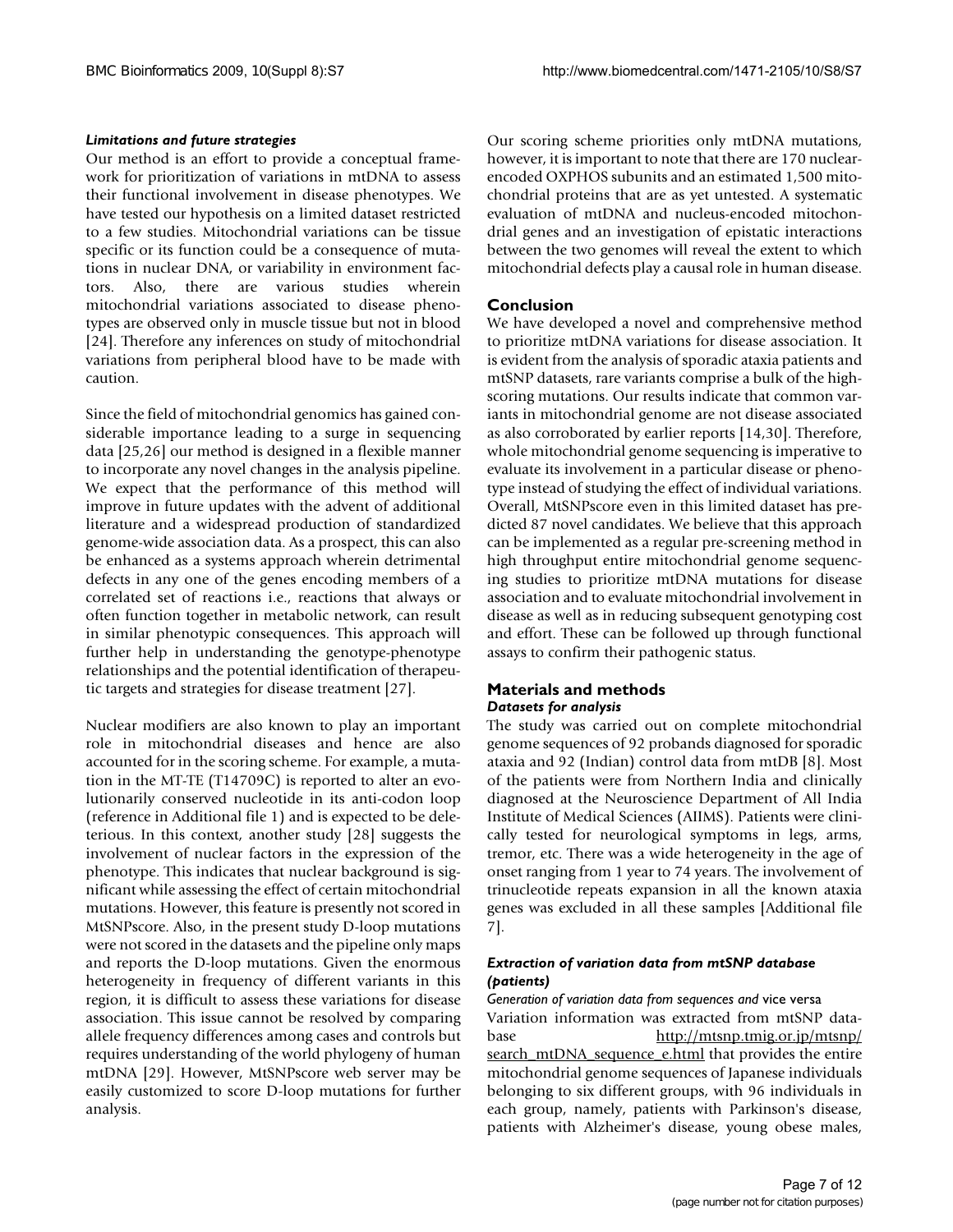young non-obese males, and type-2 diabetes patients with or without severe vascular involvement. These sequences were aligned to the rCRS genes to generate variation data. A PERL module has been developed for alignment and precise mapping of variations, taking care of insertion/ deletions in addition to substitutions. These variations were organized individual-wise. Often instead of complete sequences only variations are reported for the complete mitochondrial genome of an individual. In such cases to obtain the complete mitochondrial genome of the patient the variations are mapped onto the reference sequence. Another module has been developed to stitch the variation data on the background of the reference mitochondrial DNA to generate patient's mitochondrial genome. This module adjusts for INDELs (insertion-deletions) and accordingly generates the entire mitochondrial genome for the patient dataset. In human mtDNA there are seven instances of overlapping bases among genes [Additional file 8]. As can be seen that the maximum overlap is between MT-ATP6 and MT-ATP8 of 45 bases, followed by 6 base overlap between MT-ND4 and MT-ND4L, 3 base overlap between MT-TI and MT-TQ and four single base overlaps between MT-ND1/MT-TI, MT-TC/MT-TY, MT-CO1/MT-TS and MT-ATP6/MT-CO3. It is obvious that these variations when reported as per the rCRS will map to two different genes and hence care is taken to map and predict the impact of variations in such overlapping regions.

#### *Selecting control dataset*

As mentioned earlier, for our ataxia patients, the control dataset (Indian) was taken from mtDB. Of the 672 Japanese sequences in mtDB, 96 sequences belonging to Japanese Centenarians were used as control dataset for comparison against the mtSNP datasets. This was done primarily because of absence of valid control groups in the mtDB database, as the remaining 576 Japanese sequences in mtDB are sequences of these mtSNP datasets. Also, Centenarians might have accumulated maximum possible mtDNA mutations with age but were still healthy. However, it is important to mention that the role of mitochondrial mutations in mammalian aging remains speculative, and it is still an area of intense debate [31]. For this study, Centenarians worked as a good control set, given that their age, phenotype and variations are known, as compared to selecting a random normal set where these parameters may not be available.

#### *Selection of predictive parameters and development of scoring scheme*

#### *Scoring reported mutations*

Weighted Scores are assigned to each reported mutation as mentioned above [scores presented in Additional file 1, column 5; Figure 1 contains a summary of the Weighted Scores]. In case there is only one published report, the mutation is scored only when a cybrid (fused rho zero cells with donor cells from patients harbouring mtDNA mutations) or a functional assay supports the findings. The default score assigned for this category is 6. In case the mutation has been reported by more than one independent group and is supported by a cybrid or functional assay, it is assigned a score of 8. On the contrary, if multiple association studies have reported the mutation but no other experimental validation is available, then a score of 6 is assigned. However, if the mutant phenotype is observed only in a particular background (nuclear or mitochondrial), then 2 is subtracted from the scores [Figure 1].

# *Variation in regulatory sites*

#### *(i) Promoters*

Mammalian mitochondrial genome contains 2 promoters: LSP (Light Strand Promoter) & HSP (Heavy Strand Promoter), which produce near-genomic length transcripts. After transcription RNA processing releases individual mRNAs, tRNAs and rRNAs [32]. Transcription from LSP is necessary not only for gene expression but also for production of RNA primers required for initiation of mtDNA replication. Mitochondrial polymerase recognizes promoter elements in a sequence-specific manner [33]. Mutations may change this interaction and affect the mtDNA transcription rate. Hence mutations in LSP and HSP are given default high scores of 10 and 8, respectively (score for LSP is higher because it plays dual role – in mtDNA replication and transcription).

#### *(ii) Hormone Response Elements (HRE)*

There are four HREs in the mitochondrial genome present in MT-RNR1, MT-RNR2 and MT-TL1, MT-ND1 and MT-DLOOP. A study suggests that steroid and thyroid hormone effects on the mitochondrial genes are direct, concomitant with the effects on nuclear genes and involving similar molecular mechanisms as those mediating steroid-thyroid hormone actions on nuclear gene transcription [34]. The variations in HREs may affect transcription, therefore these changes are given a high score of 8.

#### *Variation in tRNA genes*

Variations of the 22 mitochondrial tRNAs are of particular interest because these tRNAs span only 10% of the human mitochondrial genome yet they harbor more than half of all known mitochondrial pathogenic mutations. It has been reported that mitochondrial tRNA stem sites harboring pathogenic mutations have a tendency to co-evolve with their complementary stem sites and this can be used to distinguish pathogenic mutations from polymorphisms. On the basis of these criteria of conservation and compensatory co-evolution, a mutation can be classified as either benign or deleterious [21]. This method follows evolution based computational analysis of the differences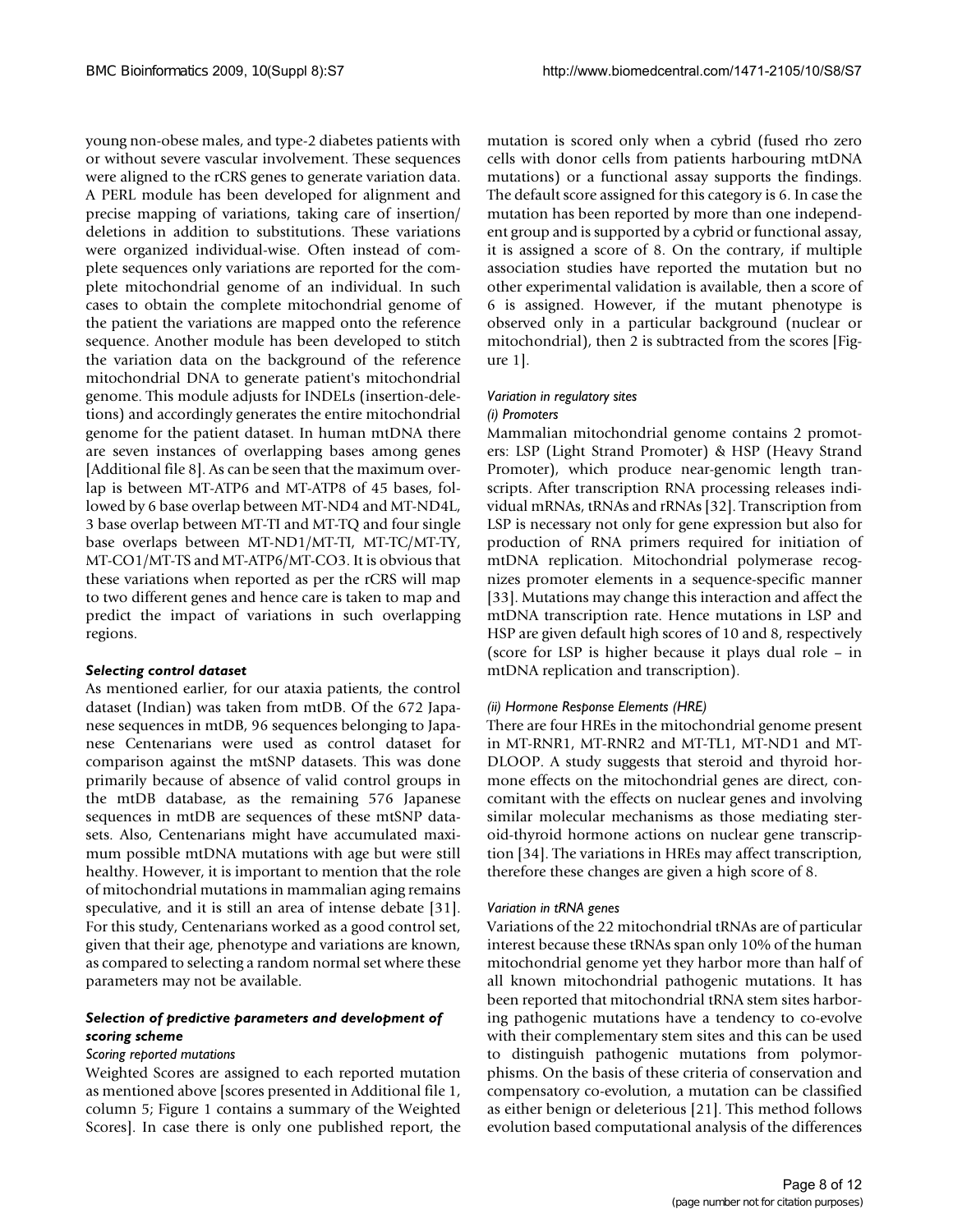between pathogenic and non-pathogenic substitutions. It has a high rate of accuracy for distinguishing benign variants from severely and slightly pathogenic ones. This method has been applied to all possible mutations of the 22 mitochondrial tRNAs. The mutations disrupting Watson-Crick (WC) pairing in stems were predicted to have the highest probability of being deleterious, whereas mutations in stems that to do not disrupt WC pairs have the lowest. Mutations that are not located in stems have an intermediate probability of being deleterious, most likely due to the inclusion of the highly conserved anticodon loop. Lethal mutations were also classified as deleterious by this approach. Our method integrates the results of this published analysis to score tRNA variations and assigns deleterious changes a score of 6.

Transcription termination of the human mitochondrial genome requires specific binding to termination factor, mTERF. mTERF binding site coincides with tRNA-Leu (UUR) [3237–3249]. Mutations that map within these 13 bases are given a score of 6. Further, a conserved fragment within this region (TGGC 3237–3240) is given a score of 7. Furthermore, it has been shown that at 3243 position, "G" is not tolerated, therefore this mutation is given a high score of 8. Thus, scoring for mTERF is categorized in three sections based on varying degrees of conservation within this fragment [35]. A recent report implicates mTERF in mtDNA replication as well [36], further underlining the importance of variations in this region.

# *Variation in rRNA genes*

For ribosomal RNA, reported mutations and HRE sites are screened and scored if present in the patient variation data.

# *Variation in protein coding genes*

Changes in protein coding genes can be synonymous or non-synonymous. Codon assignments for mtDNA are different from the universal genetic code and thus the alternate codon table is utilized for reporting codon changes [37]. For both non-synonymous and synonymous changes, scores are assigned based on their association with mitochondrial dysfunction as reported in literature. In addition, for non-synonymous changes, predictions from PolyPhen (Polymorphism Phenotyping: gives predictions on the basis of structure and function using physical and comparative parameters), SIFT (Sorting Intolerant from Tolerant: gives prediction based on amino acid conservation) and PLHOST (Peptide library based homology search tool) have been used. Predictions of PolyPhen and SIFT were obtained for the entire set of mitochondrial proteins by replacing the wild-type amino acid at all positions with every other amino acid. PolyPhen classifies a mutation as probably damaging, possibly damaging, benign or unknown. If a mutation is predicted to be probably damaging it is given a score of 5 and if possibly damaging it is given a score of 3. Similarly, SIFT classifies a mutation as tolerant or intolerant. A score of 5 is assigned to intolerant mutations with high confidence and 2 to intolerant mutations with low confidence. Further, mutations in protein motifs that are conserved across species are expected to be deleterious. Such invariant peptides have been predicted using PLHOST. Mutations mapping to invariant peptides are given a score of 6. Lastly, modulus of the difference in the hydrophobicity values of the normal and mutated amino acids (obtained from Wimley & White [38]) is added to the score. Nonsynonymous mutations altering the initiation and stop codons are given a high score of 10.

A threshold score is set to differentiate between possible benign and candidate pathogenic variations. In MtSNPscore, the threshold weighted score is 3 as this is the lowest score assigned to any parameter indicating the pathogenicity of the variation.

# *Segregating variations based on their frequency difference*

Variation frequency in patients is compared against the control data by applying the Chi-square test. Although variation data is generated by comparison with the rCRS, for finding frequency difference, the most common base in the normal individuals is used. The variations with significant frequency difference in the cases and controls were subjected to further analysis.

#### *Scoring patients and normal individuals*

The cumulative score of all variations in a patient is the Patient Score. All the variations in each patient were scored in all normal individuals and the average of this is the Normal Score. Patient and Normal Scores were estimated to predict involvement of mitochondrial variations in disease.

#### *Estimating performance of prediction*

A cumulative frequency distribution curve is used to calculate the threshold score, to distinguish patients from normal subjects. Number of patients correctly picked, having score more than the threshold score are 'True positives' and patients that are wrongly classified, having score less than the threshold, is 'False negative'. Similarly, normal subjects, classified as patients, having a score more than threshold are 'False positives'. On the contrary, normal subjects correctly classified are 'True negatives'. Using these four attributes performance-estimating parameters, namely, accuracy (The percentage of predictions that are correct), sensitivity (The percentage of patients that were predicted as patients), specificity (The percentage of normal individuals that were predicted as normal), precision (The percentage of positive predictions that are correct), Kerr (The fraction of false predictions)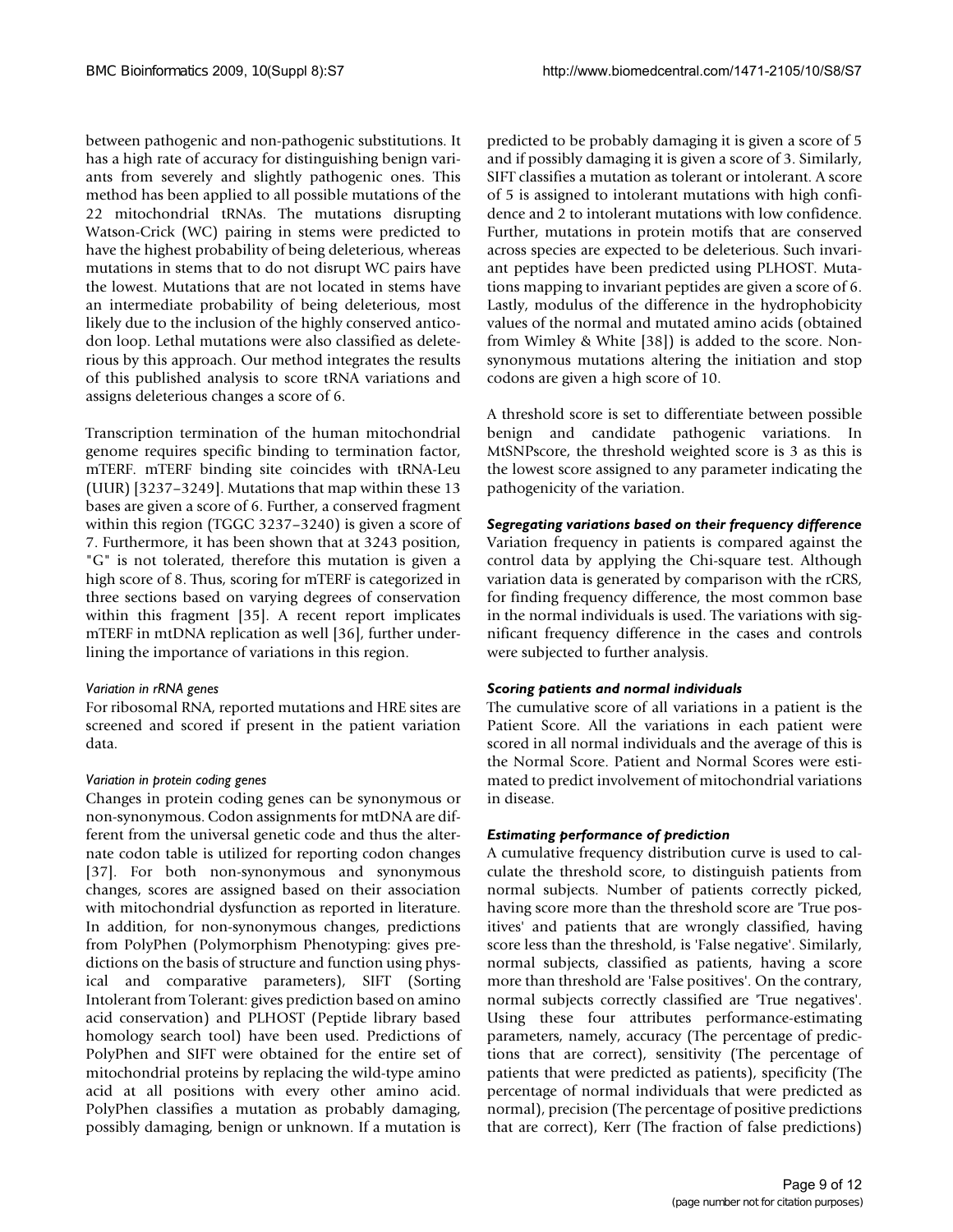and Matthews correlation coefficient (MCC) were calculated.

### *Age of onset and disease severity*

Our method has an optional age of onset parameter in the scoring scheme that can be used to assign scores if the impact of age needs to be evaluated. Selection of normal samples becomes significant in this aspect wherein data regarding the age of normal individuals should also be included in the analysis.

# *The "And" logic for assessing cumulative impact of variations*

The cumulative scores were obtained using the "AND" logic, where individual scores were multiplied. The AND logic implements logical conjunction meaning a high output results only if the inputs are high. The basic reason behind selecting "AND" logic was two fold. First, to evaluate the cumulative effect of variations and second, to account for the highly polymorphic nature of mtDNA, where variations neither reported nor predicted to have a role in disease are not considered even if they are informative based on their frequency difference from the control dataset. Thus, in absence of additional information for a variation, the score falls below threshold and mere presence of variation is not scored.

# **List of abbreviations used**

MtDNA: (mitochondrial DNA); mtSNP: (Japanese Mitochondrial Database); mtDB (Human Mitochondrial Genome Database).

# **Competing interests**

The authors declare that they have no competing interests.

# **Authors' contributions**

AB conceived and designed the study, wrote programs, performed analysis and drafted the manuscript. MM and ST participated in conceiving the study, provided inputs in design of the study and helped in reviewing the manuscript drafts. SS, JP, AKS, AB and MM were involved in acquisition and analysis of the Ataxia data. CSG was involved in developing the MtSNPscore web server along with AB. All authors read and approved the final manuscript.

### **Additional material**

# **Additional file 1**

*Variation selected from literature with details. The table lists all the genes in mtDNA along with their OMIM identifiers. This is followed by phenotype/disease information obtained from OMIM/MitoMap/PubMed. As described in the text, each variation in assigned a Weighted Score, shown in brackets below the variation (Format – wild base Position mutated base (WS)). Number of reports is the number of published references considered for the variation and background mutations/modifiers are the mutations reported to modify their effect. This is followed by a brief description of the variation from the published reports and these reports are listed in the last column with links through PubMed identifiers.* Click here for file

[\[http://www.biomedcentral.com/content/supplementary/1471-](http://www.biomedcentral.com/content/supplementary/1471-2105-10-S8-S7-S1.doc) 2105-10-S8-S7-S1.doc]

# **Additional file 2**

*Distribution of variation reported in literature across mtDNA with score summary. 2A. Gene-wise distribution of variation selected from published reports as described in text. 2B. Summary of scores assigned to these variations. Score of three, six and eight, were assigned to 24, 68 and 28 reported mutations, respectively.*

Click here for file

[\[http://www.biomedcentral.com/content/supplementary/1471-](http://www.biomedcentral.com/content/supplementary/1471-2105-10-S8-S7-S2.pdf) 2105-10-S8-S7-S2.pdf]

# **Additional file 3**

*Summary of predictions of* **in silico** *tools for the reported variation. Result of the reported variation in the protein coding genes analyzed by SIFT, PolyPhen, PhD-SNP and PLHOST. The mutation is reported along with disease and predictions made by the four* in silico *tools. The number in the brackets in case of PhD-SNP prediction indicates the Reliability Index for the prediction. The worksheet named "tRNA" lists published mutations missed by the evolution based computational analysis, most of which are in the loop region.*

Click here for file

[\[http://www.biomedcentral.com/content/supplementary/1471-](http://www.biomedcentral.com/content/supplementary/1471-2105-10-S8-S7-S3.xls) 2105-10-S8-S7-S3.xls]

# **Additional file 4**

*Summary of predictions by* **in silico** *tools. Summary of predictions of reported mutations. It can be seen that all the 43 reported mutations were predicted deleterious by at least one method, followed by 30 being predicted by two, 16 by three and two by all the four* in-silico *methods.* Click here for file

[\[http://www.biomedcentral.com/content/supplementary/1471-](http://www.biomedcentral.com/content/supplementary/1471-2105-10-S8-S7-S4.pdf) 2105-10-S8-S7-S4.pdf]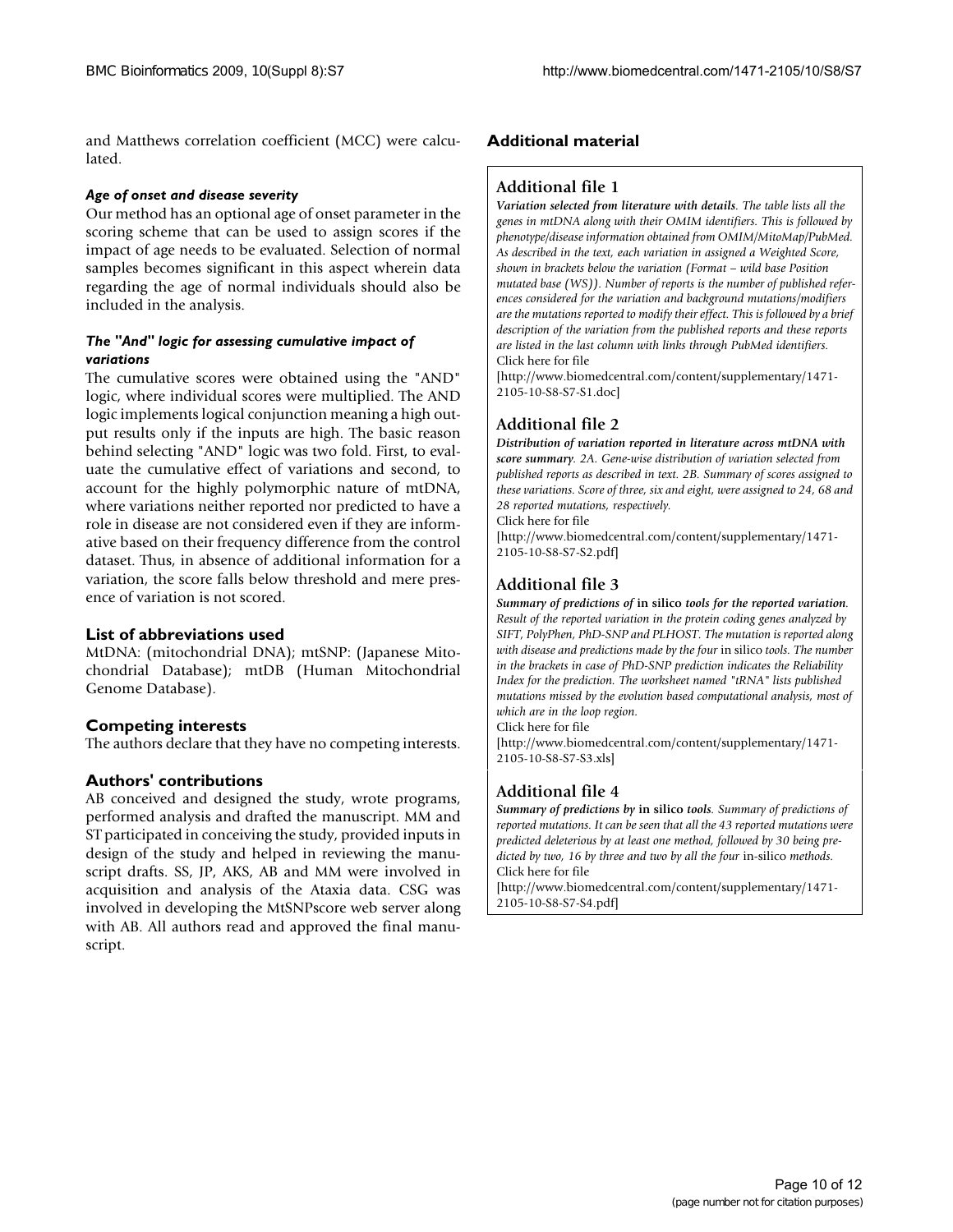# **Additional file 5**

*Results obtained from Ataxia and mtSNP variation analysis. AT – Ataxia; AD – Alzheimer's Disease; PD – Parkinson's Disease; T2DA – Type 2 Diabetes with Angiopathy; T2D – Type 2 Diabetes without Angiopathy; OB – Obese phenotype; TH – Thin phenotype; ID – Sample ID; Position – Position of mutation in the mitochondrial genome (as per rCRS); Locus – Gene name; Gene – Position of mutation in the gene; Prot – Position of mutation in the protein (In tRNAs, if mutation maps to loop or stem region (WC)); Nb – Normal base with frequency in normal sample set; Mb – Mutated base; Ncod – Normal codon; Mcod – Mutated codon; Nu – Normal codon usage; Mu – Mutated codon usage; Na – Normal amino acid; Ma – Mutated amino acid; Cod – Position of base change within the codon; ScoreP – Score assiged to mutated base in patients; Dloop – Variation mapping to regulatory important regions in Dloop; HSP – Heavy Strand Promoter; C I/III – Complex I/III reported mutation; 12SrRNA – 12SrRNA reported mutation; tRNA – tRNA reported mutation; Tol – Predicted tolerated by SIFT (T – Tolerated); Intol – Predicted 'Intolerant' by SIFT (I – Intolerant & I-LC – Intolerant with Low Confidence); Ben – Predicted 'Benign' by PolyPhen (B – Benign); Pos – Predicted 'Possibly Damaging' by PolyPhen (D – Possibly Damaging); Prob – Predicted 'Probably Damaging' by PolyPhen (D – Probably Damaging); PL – Predicted to change invariant peptides by PLHOST (in – Invariant); Del – Predicted Deleterious by Compensatoryco evolution method (Del – Deleterious); Phenotype – All the phenotypes where this mutation gets a high score; Conserved – Status of conservation of amino acid changes in various orders class Mammalia (obtained from mtDB).*

Click here for file

[\[http://www.biomedcentral.com/content/supplementary/1471-](http://www.biomedcentral.com/content/supplementary/1471-2105-10-S8-S7-S5.xls) 2105-10-S8-S7-S5.xls]

# **Additional file 6**

*Summary of performance estimating parameters. Patient Max is the maximum score estimated for the patients in each disease category. AT – Ataxia; AD – Alzheimer's Disease; PD – Parkinson's Disease; T2DA – Type2 Diabetes With Angiopathy; T2D – Type2 Diabetes; OB – Obese; TH – Thin; MCC – Matthews correlation coefficient; TP – True Positive; TN – True Negative; FP – False Positive; FN – False Negative; Kerr – The fraction of false predictions.1. Accuracy (TN+TP)/(TP+TN+FP+FN)2. Precision TP/(TP+FP)3. Specificity TN/(TN+FP)4. Sensitivity TP/*

 $(TP+FN)$ 5. MCC  $\frac{I^T \times I^N - I^N \times I^P}{\sqrt{TN + FN} \cdot (TP + FN) \cdot (TN + FP) \cdot (TP + FP)}$  6. Kerr TP×TN-FN×FP

*(FP+FN)/TOTAL*

Click here for file

[\[http://www.biomedcentral.com/content/supplementary/1471-](http://www.biomedcentral.com/content/supplementary/1471-2105-10-S8-S7-S6.xls) 2105-10-S8-S7-S6.xls]

# **Additional file 7**

*Ataxia variation data. Variation data from Ataxia patients. The sites (position of the change on the mtDNA) are reported as per rCRS. The involvement of trinucleotide repeats expansion in all the known ataxia genes was excluded in all these samples.*

Click here for file

[\[http://www.biomedcentral.com/content/supplementary/1471-](http://www.biomedcentral.com/content/supplementary/1471-2105-10-S8-S7-S7.xls) 2105-10-S8-S7-S7.xls]

# **Additional file 8**

*Summary of overlapping bases in mtDNA. The table enlists 12 overlapping genes in mtDNA along with their coordinates. Since scoring is done gene-wise for each individual these overlapping regions are scored twice, depending on the predictions/reported variations for the two genes sharing the overlapping base (s).*

Click here for file

[\[http://www.biomedcentral.com/content/supplementary/1471-](http://www.biomedcentral.com/content/supplementary/1471-2105-10-S8-S7-S8.xls) 2105-10-S8-S7-S8.xls]

# **Acknowledgements**

This work was supported by grants from the Council of Scientific and Industrial Research to Institute of Genomics and Integrative Biology, New Delhi, and to Centre for Cellular and Molecular Biology, Hyderabad. We are grateful to the three anonymous reviewers for constructive comments on the manuscript. The authors also acknowledge Vipin Singh for providing valuable comments on the manuscript.

This article has been published as part of *BMC Bioinformatics* Volume 10 Supplement 8, 2009: Proceedings of the European Conference on Computational Biology (ECCB) 2008 Workshop: Annotation, interpretation and management of mutations. The full contents of the supplement are available online at<http://www.biomedcentral.com/bmcbioinformatics/10?issue=S8>.

# **References**

- 1. Wallace DC: **[Mitochondrial diseases in man and mouse.](http://www.ncbi.nlm.nih.gov/entrez/query.fcgi?cmd=Retrieve&db=PubMed&dopt=Abstract&list_uids=10066162)** *Science* 1999, **283:**1482-1488.
- 2. Wallace DC: **[A mitochondrial paradigm of metabolic and](http://www.ncbi.nlm.nih.gov/entrez/query.fcgi?cmd=Retrieve&db=PubMed&dopt=Abstract&list_uids=16285865) [degenerative diseases, aging, and cancer: A dawn for evolu](http://www.ncbi.nlm.nih.gov/entrez/query.fcgi?cmd=Retrieve&db=PubMed&dopt=Abstract&list_uids=16285865)[tionary medicine.](http://www.ncbi.nlm.nih.gov/entrez/query.fcgi?cmd=Retrieve&db=PubMed&dopt=Abstract&list_uids=16285865)** *Annu Rev Genet* 2005, **39:**359-407.
- 3. Chandrasekaran K, Giordano T, Brady DR, Stoll J, Martin LJ, Rapoport SI: **[Impairment in mitochondrial cytochrome oxidase gene](http://www.ncbi.nlm.nih.gov/entrez/query.fcgi?cmd=Retrieve&db=PubMed&dopt=Abstract&list_uids=7968373) [expression in Alzheimer disease.](http://www.ncbi.nlm.nih.gov/entrez/query.fcgi?cmd=Retrieve&db=PubMed&dopt=Abstract&list_uids=7968373)** *Brain Res Mol Brain Res* 1994, **24:**336-340.
- 4. Kazuno A, Munakata K, Nagai T, Shimozono S, Tanaka M, Yoneda M, Kato N, Miyawaki A, Kato T: **[Identification of mitochondrial](http://www.ncbi.nlm.nih.gov/entrez/query.fcgi?cmd=Retrieve&db=PubMed&dopt=Abstract&list_uids=16895436) [DNA polymorphisms that alter mitochondrial matrix pH](http://www.ncbi.nlm.nih.gov/entrez/query.fcgi?cmd=Retrieve&db=PubMed&dopt=Abstract&list_uids=16895436) [and intracellular calcium dynamics.](http://www.ncbi.nlm.nih.gov/entrez/query.fcgi?cmd=Retrieve&db=PubMed&dopt=Abstract&list_uids=16895436)** *PLoS Genet* 2006, **2(8):**e128.
- 5. Zifa E, Theotokis P, Kaminari A, Maridaki H, Leze H, Petsiava E, Mamuris Z, Stathopoulos C: **[A novel G3337A mitochondrial](http://www.ncbi.nlm.nih.gov/entrez/query.fcgi?cmd=Retrieve&db=PubMed&dopt=Abstract&list_uids=18502698) [ND1 mutation related to cardiomyopathy co-segregates](http://www.ncbi.nlm.nih.gov/entrez/query.fcgi?cmd=Retrieve&db=PubMed&dopt=Abstract&list_uids=18502698) with tRNALeu(CUN) A12308G and tRNAThr C15946T [mutations.](http://www.ncbi.nlm.nih.gov/entrez/query.fcgi?cmd=Retrieve&db=PubMed&dopt=Abstract&list_uids=18502698)** *Mitochondrion* 2008, **8(3):**229-36.
- 6. **Online Mendelian Inheritance in Man, OMIM (TM)** 2009 [[http://www.ncbi.nlm.nih.gov/omim\]](http://www.ncbi.nlm.nih.gov/omim). *McKusick-Nathans Institute of Genetic Medicine, Johns Hopkins University (Baltimore, MD) and National Center for Biotechnology Information, National Library of Medicine (Bethesda, MD)*
- 7. MITOMAP: **A Human Mitochondrial Genome Database.** [[http://www.mitomap.org\]](http://www.mitomap.org).
- 8. Ingman M, Gyllensten U: **[mtDB: Human Mitochondrial Genome](http://www.ncbi.nlm.nih.gov/entrez/query.fcgi?cmd=Retrieve&db=PubMed&dopt=Abstract&list_uids=16381973) [Database, a resource for population genetics and medical](http://www.ncbi.nlm.nih.gov/entrez/query.fcgi?cmd=Retrieve&db=PubMed&dopt=Abstract&list_uids=16381973) [sciences.](http://www.ncbi.nlm.nih.gov/entrez/query.fcgi?cmd=Retrieve&db=PubMed&dopt=Abstract&list_uids=16381973)** *Nucleic Acids Res* 2006:D749-D751.
- 9. Mitchell AL, Elson JL, Howell N, Taylor RW, Turnbull DM: **[Sequence](http://www.ncbi.nlm.nih.gov/entrez/query.fcgi?cmd=Retrieve&db=PubMed&dopt=Abstract&list_uids=15972314) [variation in mitochondrial complex I genes: mutation or pol](http://www.ncbi.nlm.nih.gov/entrez/query.fcgi?cmd=Retrieve&db=PubMed&dopt=Abstract&list_uids=15972314)[ymorphism?](http://www.ncbi.nlm.nih.gov/entrez/query.fcgi?cmd=Retrieve&db=PubMed&dopt=Abstract&list_uids=15972314)** *J Med Genet* 2006, **43:**175-179.
- 10. DiMauro S, Schon EA: **[Mitochondrial DNA mutations in human](http://www.ncbi.nlm.nih.gov/entrez/query.fcgi?cmd=Retrieve&db=PubMed&dopt=Abstract&list_uids=11579421) [disease.](http://www.ncbi.nlm.nih.gov/entrez/query.fcgi?cmd=Retrieve&db=PubMed&dopt=Abstract&list_uids=11579421)** *Am J Med Genet* 2001, **106:**18-26.
- 11. McFarland R, Elson JL, Taylor RW, Howell N, Turnbull DM: **[Assign](http://www.ncbi.nlm.nih.gov/entrez/query.fcgi?cmd=Retrieve&db=PubMed&dopt=Abstract&list_uids=15522452)[ing pathogenicity to mitochondrial tRNA mutations: when](http://www.ncbi.nlm.nih.gov/entrez/query.fcgi?cmd=Retrieve&db=PubMed&dopt=Abstract&list_uids=15522452) ['definitely maybe' is not good enough.](http://www.ncbi.nlm.nih.gov/entrez/query.fcgi?cmd=Retrieve&db=PubMed&dopt=Abstract&list_uids=15522452)** *Trends Genet* 2004, **20(12):**591-596.
- 12. Cho YM, Park KS, Lee HK: **[Genetic factors related to mitochon](http://www.ncbi.nlm.nih.gov/entrez/query.fcgi?cmd=Retrieve&db=PubMed&dopt=Abstract&list_uids=17451836)[drial function and risk of diabetes mellitus.](http://www.ncbi.nlm.nih.gov/entrez/query.fcgi?cmd=Retrieve&db=PubMed&dopt=Abstract&list_uids=17451836)** *Diabetes Res Clin Pract* 2007, **77(Suppl 1):**S172-7.